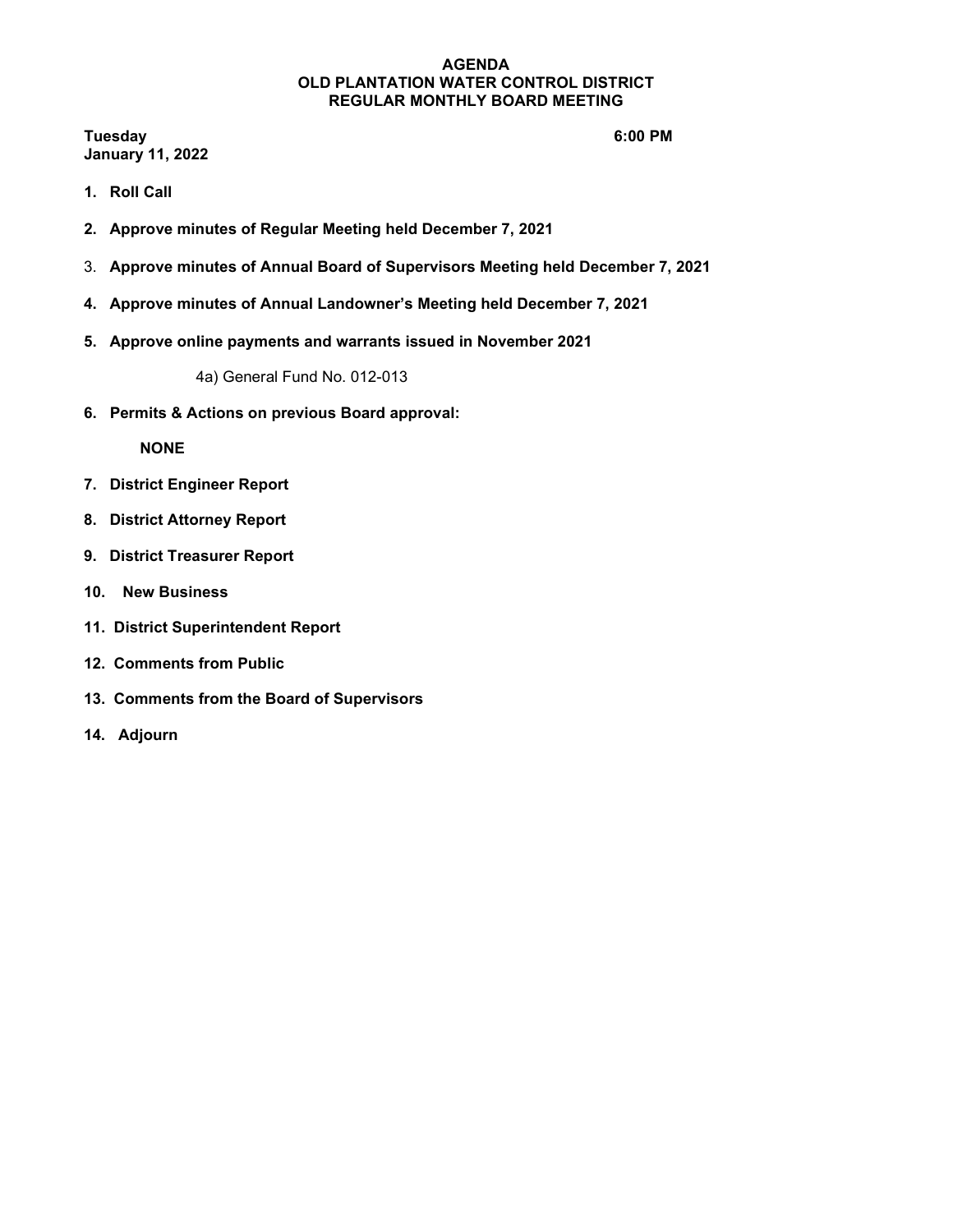**Tuesday 6:00 PM February 8, 2022**

- **1. Roll Call**
- **2. Approve minutes of Regular Meeting held January 11, 2022**
- 3. **Approve online payments and warrants issued in January 2022**

**4a) General Fund No. 015-016**

**4. Permits & Actions on previous Board approval:**

# **NONE**

- **5. Permit Applications for Review:** 
	- **a. Request by FDOT to re-issue expired License Agreement No. 63 for Improvements with OPWCD Canal No. 1L-1W adjacent to Broward Blvd.**
	- **b. Request by FDOT to re-issue expired License Agreement No. 64 for Improvements with OPWCD Canal No. 2L-1E adjacent to University Drive**
	- **c. Request by FDOT to grant a second time extension to Permit No. 1204A for improvements within OPWCD Canal No. 1A.**
	- **d. Request by WaWa to develop a fuel/convenience facility located at 100 S. Pine Island Road with stormwater discharge to OPWCD Canal No. 2L-1E.**
	- **e. Board consideration to accept recently submitted project certification subject to payment of time extension fee or require re-issuance of permit with customary permit fee for completed Colortone project - OPWCD Permit No. 1189 (expired on 7/14/2021).**
- **6. District Engineer Report**
- **7. District Attorney Report**
- **8. District Treasurer Report**
- **9. New Business**
- **10. District Superintendent Report**
- **11. Comments from Public**
- **12. Comments from the Board of Supervisors**
- **13. Adjourn**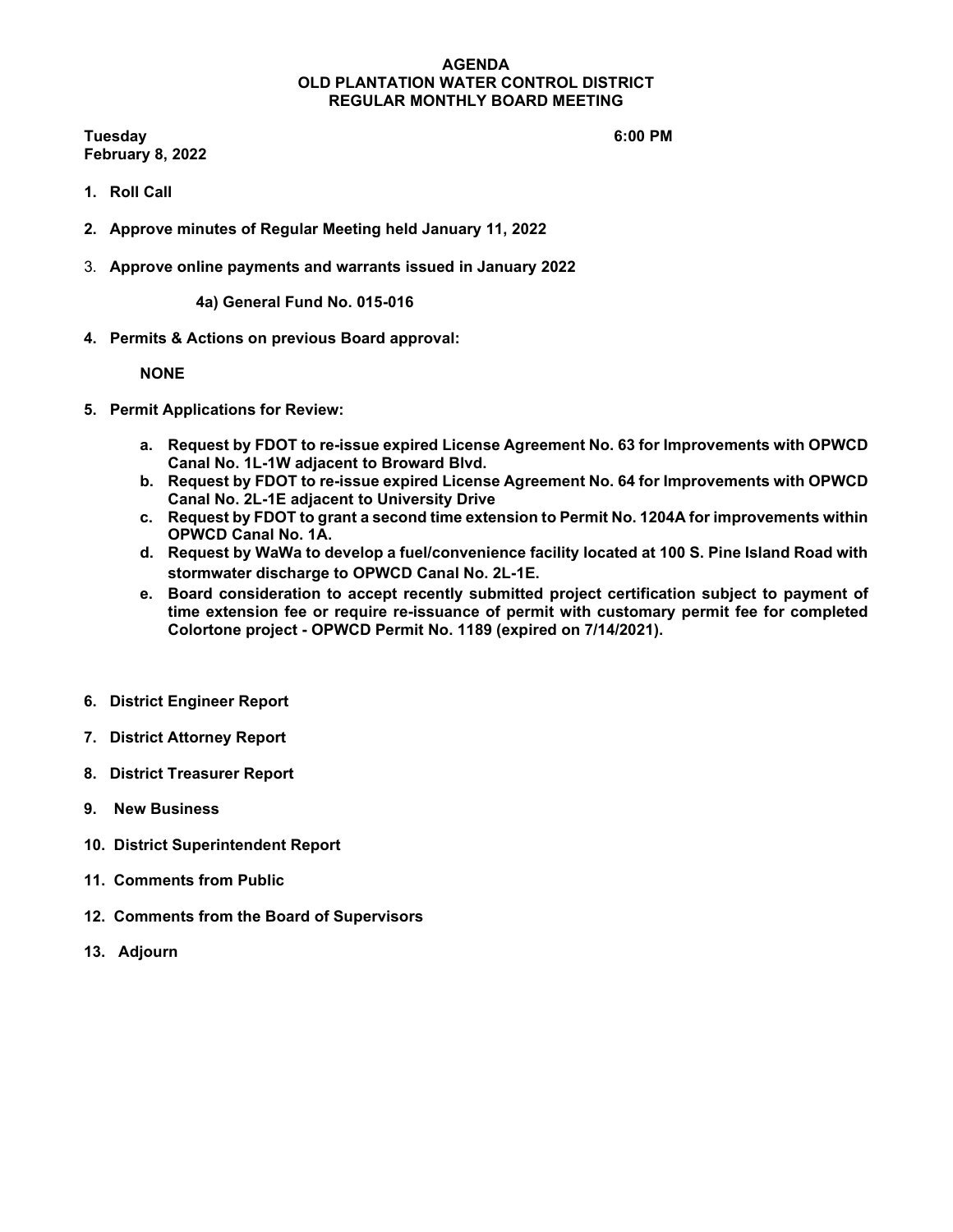**Tuesday 6:00 PM** 

**March 8, 2022**

- **1. Roll Call**
- **2. Approve minutes of Regular Meeting held February 3, 2022**
- 3. **Approve online payments and warrants issued in February 8, 2022**

**4a) General Fund No. 017-019**

- **4. Permits & Actions on previous Board approval: NONE**
- **5. Permit Applications for Review:** 
	- **5a. Request by FPL for a Revocable License Agreement to construct, operate, and maintain (3)-2" HDPE conduits with fiber optic cable for distance of approximately 7,420 linear feet within OPWCD Canal No. 1A.**
	- **5b. Request by FPL for a License Agreement to construct, operate, and maintain (3)-2" HDPE conduits with fiber optic cable for distance of approximately 90 linear feet within OPWCD Canal No. 1A.**
	- **5c. Request by the City of Plantation for a 180 calendar-day time extension to License Agreement No. 65.**
- **6. District Engineer Report**
- **7. District Attorney Report**
- **8. District Treasurer Report**
- **9. New Business**
	- **a. FY2021 Final Annual Audit Report**
- **10. District Superintendent Report**
- **11. Comments from Public**
- **12. Comments from the Board of Supervisors**
- **13. Adjourn**